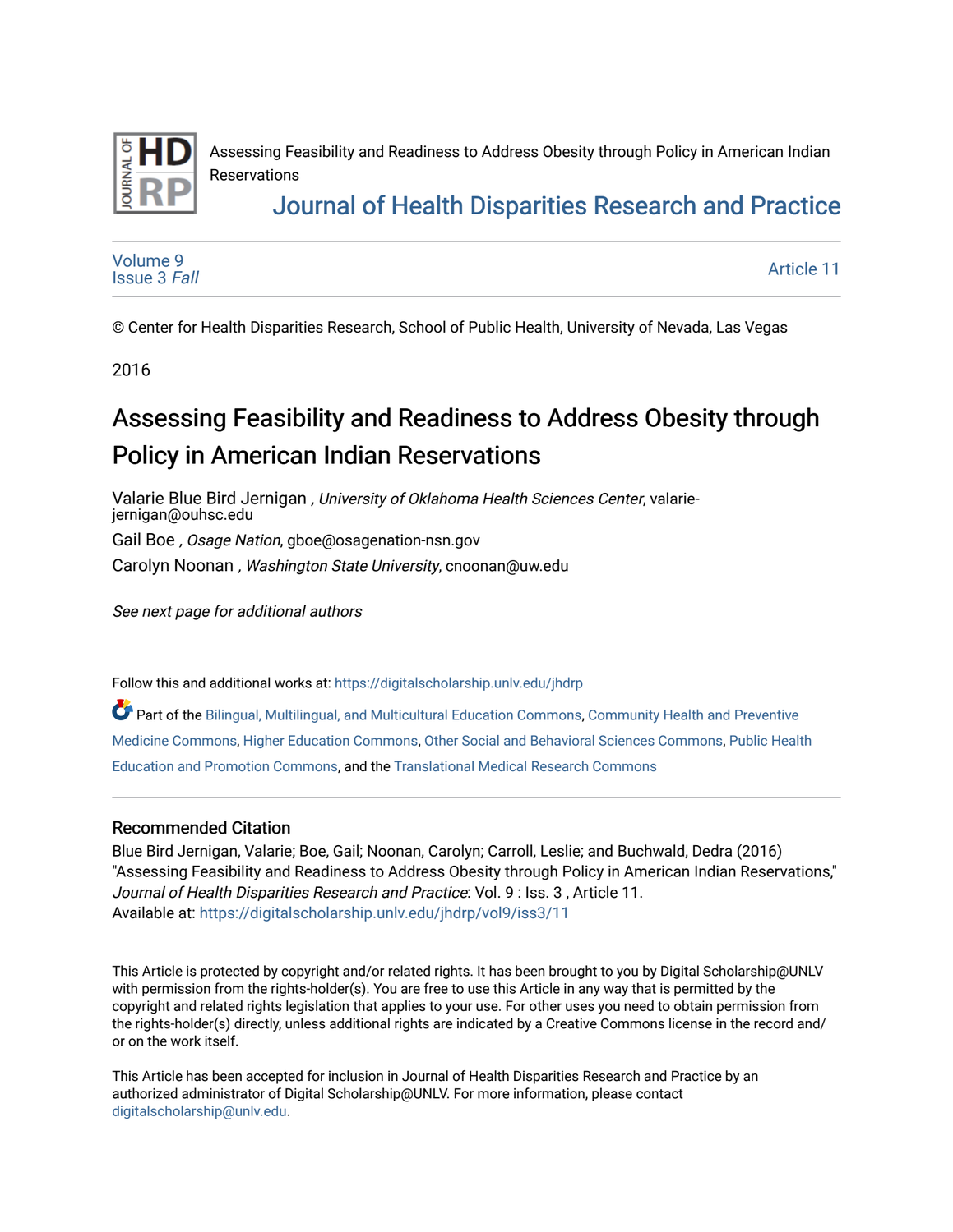### Assessing Feasibility and Readiness to Address Obesity through Policy in American Indian Reservations

#### **Abstract**

The Institute of Medicine and Centers for Disease Control and Prevention (CDC) have identified policy and environmental strategies as critical to the prevention and control of obesity. However such strategies are rare in American Indian communities despite significant obesity-related disparities. Tribal policymaking processes differ by tribal nation and are often poorly understood by researchers and public health practitioners, hindering the dissemination, implementation, and successful scale-up of evidence-base obesity strategies in tribal communities. To address these gaps in knowledge we surveyed 138 diverse stakeholders in two American Indian reservations to assess the feasibility of and readiness to implement CDC-recommended obesity policy strategies within their communities. We assessed general community readiness to address obesity using 18 questions from the *Community Readiness Handbook*. Means and standard deviations were evaluated and scores ranged from 1 (no readiness) to 9 (high readiness). We then assessed stakeholder attitudes regarding the feasibility of implementing specific strategies given tribal culture, infrastructure, leadership, and funding support. Average scores were calculated and mean values ranked from highest (best strategy) to lowest. Despite significant differences in their geographic and sociodemographic characteristics, both communities identified increasing the availability of healthy foods in tribal venues as the most feasible strategy and scored in the "preplanning" readiness stage. The survey design, implementation process, and findings generated significant community interest and discussion. Health planners in one of the communities used the survey findings to provide tribal decisionmakers with measurable information to prioritize appropriate strategies for implementation.

#### Keywords

Community-based participatory research; health policy; Native Americans/American Indians; obesity; policymaking; environment; intervention

#### Cover Page Footnote

This study was funded, in part, by the National Heart, Lung, and Blood Institute (Grant #R01HL117729).

#### Authors

Valarie Blue Bird Jernigan, Gail Boe, Carolyn Noonan, Leslie Carroll, and Dedra Buchwald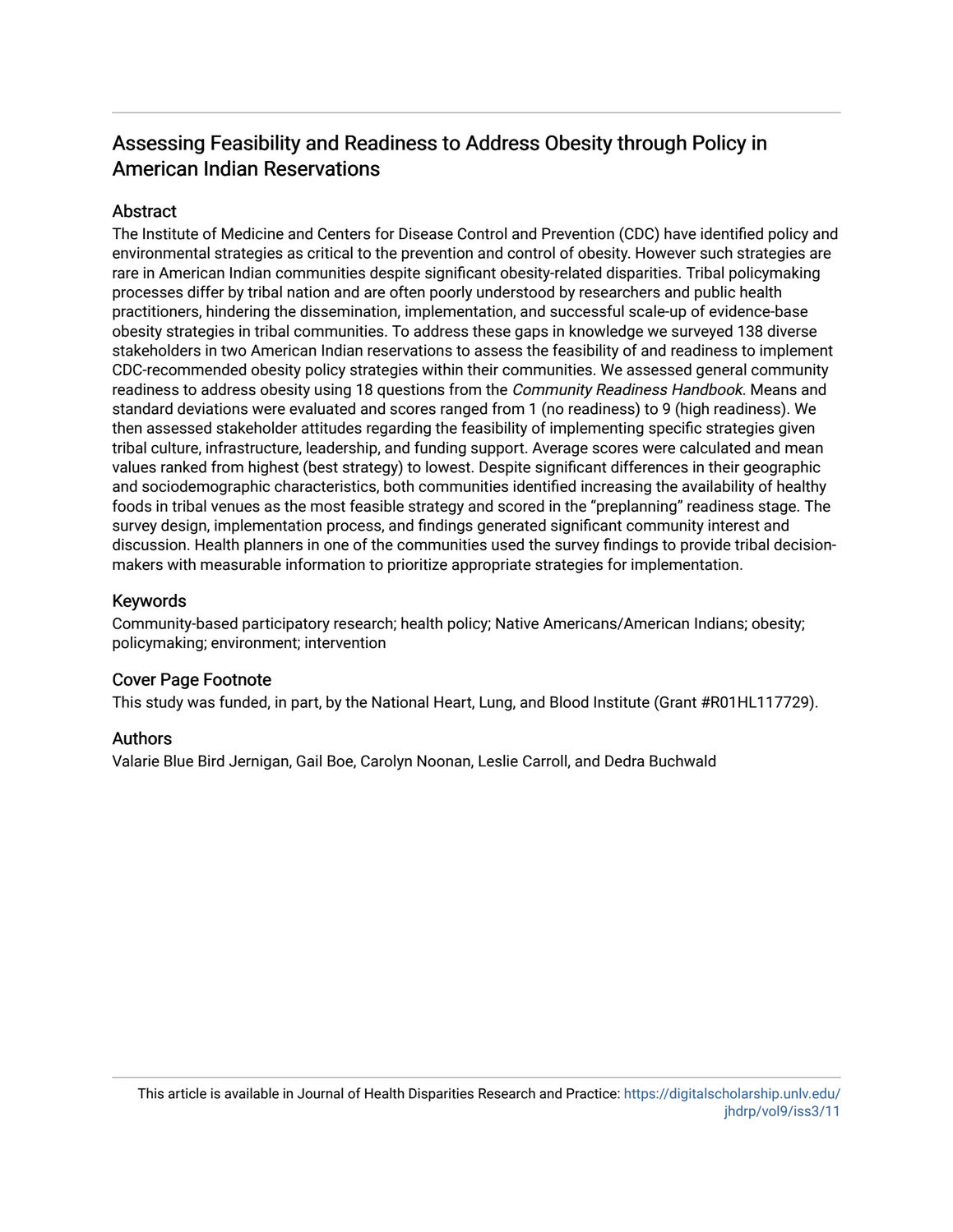168 Assessing Feasibility and Readiness to Address Obesity through Policy in American Indian Reservations

Valarie Blue Bird Jernigan et al.



### **Journal of Health Disparities Research and Practice Volume 9, Issue 3, Fall 2016, pp. 168 - 180**

© 2011 Center for Health Disparities Research School of Community Health Sciences University of Nevada, Las Vegas

### **Assessing Feasibility and Readiness to Address Obesity through Policy in American Indian Reservations**

Valarie Blue Bird Jernigan, DrPH, MPH, University of Oklahoma College of Public Health Gail Boe, MS, Osage Nation

Carolyn Noonan, MS, Initiative for Research and Education to Advance Community Health (IREACH), Washington State University

Leslie Carroll, MPH, PhDc, University of Oklahoma College of Public Health

Dedra Buchwald, MD, Initiative for Research and Education to Advance Community Health (IREACH), Washington State University

#### **ABSTRACT**

The Institute of Medicine and Centers for Disease Control and Prevention (CDC) have identified policy and environmental strategies as critical to the prevention and control of obesity. However such strategies are rare in American Indian communities despite significant obesity-related disparities. Tribal policymaking processes differ by tribal nation and are often poorly understood by researchers and public health practitioners, hindering the dissemination, implementation, and successful scale-up of evidence-base obesity strategies in tribal communities. To address these gaps in knowledge we surveyed 138 diverse stakeholders in two American Indian reservations to assess the feasibility of and readiness to implement CDC-recommended obesity policy strategies within their communities. We assessed general community readiness to address obesity using 18 questions from the *Community Readiness Handbook*. Means and standard deviations were evaluated and scores ranged from 1 (no readiness) to 9 (high readiness). We then assessed stakeholder attitudes regarding the feasibility of implementing specific strategies given tribal culture, infrastructure, leadership, and funding support. Average scores were calculated and mean values ranked from highest (best strategy) to lowest. Despite significant differences in their geographic and sociodemographic characteristics, both communities identified increasing the availability of healthy foods in tribal venues as the most feasible strategy and scored in the "preplanning" readiness stage. The survey design, implementation process, and findings generated significant community interest and discussion. Health planners in one of the communities used the survey findings to provide tribal decision-makers with measurable information to prioritize appropriate strategies for implementation.

**Keywords:** Community-based participatory research; health policy; Native Americans/American Indians; obesity; policymaking; environment; intervention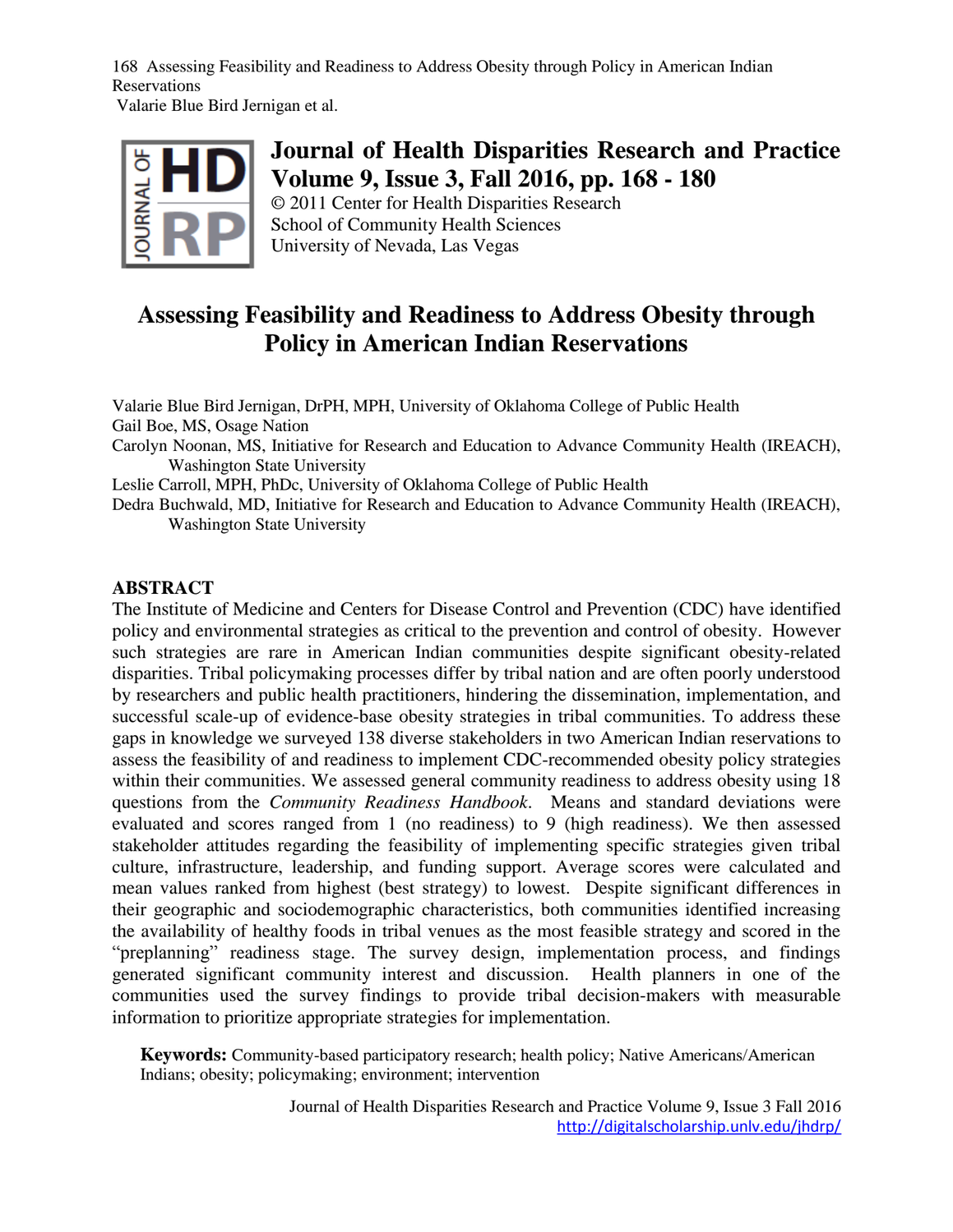#### **INTRODUCTION**

Policy and environmental strategies to improve access to healthy foods and opportunities for physical activity are increasingly recommended to prevent obesity(Khan et al., 2009). In 2009, Centers for Disease Control and Prevention (CDC) released 24 evidence-based strategies and measures – the *Common Community Measures for Obesity Prevention*– designed to guide communities in identifying and implementing obesity prevention policies(Khan et al., 2009). Such strategies are critical in American Indian (AI) communities where obesity is increasing among adults and youth at rates that exceed those in the general population(Hearst et al., 2011; V. B. B. Jernigan, Duran, Ahn, & Winkleby, 2010; Prevention, 2012) and a majority of AI youth are overweight (63%)(Gray & Smith, 2003) or obese (22%)(Adams, Harvey, & Prince, 2005; Hearst et al., 2011; Rinderknecht & Smith, 2002). Indeed the prevalence of obesity among the very young suggests an even more alarming trend, as in one study estimating prevalence in AI preschoolers at 31.2% compared with 12.8% among non-Hispanic White children(Anderson & Whitaker, 2009).

Despite these statistics, environmental approaches to address obesity are rare in reservation communities; a review of the literature found only two studies reporting on such interventions. One study in the Navajo Nation used signs at the point of purchase, in-store cooking demonstrations, and newspaper and radio advertisements. The study reported reduced overweight/obesity and improved obesity-related psychosocial and behavioral factors among those persons most exposed to the intervention(Gittelsohn, Kim, He, & Pardilla, 2013). Our own pilot study in a reservation in California, guided by the principles of community-based participatory research (CBPR), assessed and intervened on environmental factors contributing to obesity. The intervention included local grocery and convenience stores and was instrumental in developing a local food producers' guild and community-supported agriculture program. The project resulted in several key policy changes, including the permanent reallocation of shelf space at the grocery and convenience stores to include and promote vegetables and fruits (V. B. Jernigan, Salvatore, Styne, & Winkleby, 2012).

Recent efforts on the part of tribal nations and CDC to implement evidence-based obesity policy and environmental strategies highlight the need for tribes to consider their readiness to implement these strategies (Bunnell et al., 2012; V. B. B. Jernigan, Burkhart, Magdalena, Sibley, & Yepa, 2014). Community readiness is defined as the observable and psychological characteristics of a community that influence its ability to initiate change and econompasses both resources as well as the capacity and attitudes of a community that support or hinder intervention implementation and efficacy (Beebe, Harrison, Sharma, & Hedger, 2001; Foster-Fishman, Cantillon, Pierce, & Van Egeren, 2007). The stages of community readiness have been identified in several study populations(Aboud, Huq, Larson, & Ottisova, 2010; Weller et al., 1999) and a robust relationship between readiness stages and group change has been found (Mauriello et al., 2010; Velicer & Prochaska, 2008). Tribal communities have assessed community readiness to plan HIV/AIDS prevention interventions(Thurman, Vernon, & Plested, 2007), substance abuse programs (Hawkins, Cummins, & Marlatt, 2004), and smoke-free policy development (York & Hahn, 2007). This study, guided by a CBPR orientation, assessed tribal community readiness to implement selected CDC recommended strategies with the goal to assist health planners and tribal leaders in prioritizing obesity prevention policies for implementation.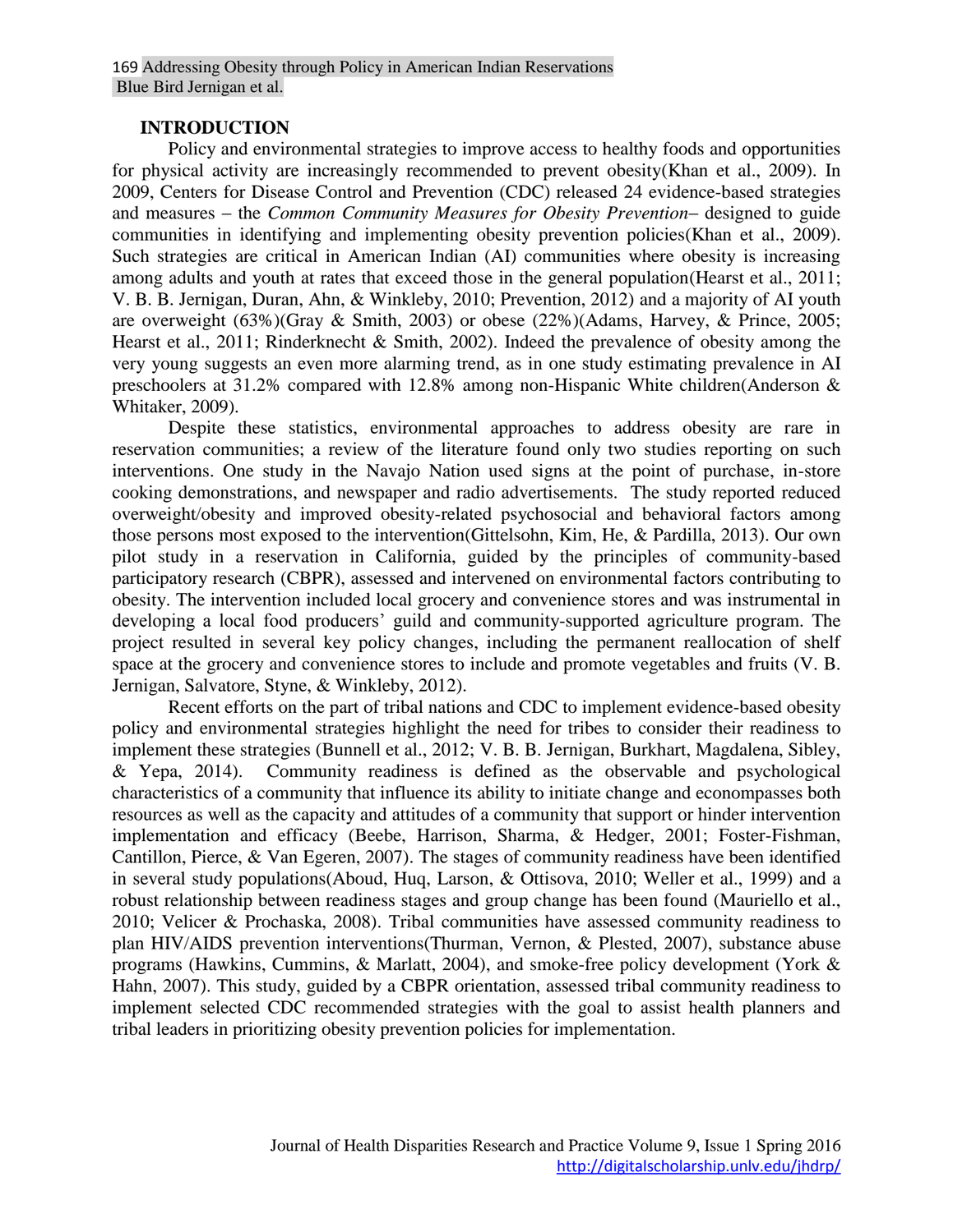#### **METHODS**

This project involved two AI reservations – one in Oklahoma and one in California – selected because of their interest in addressing obesity through policy and environmental approaches and their longstanding relationships with the study Principal Investigator (PI), an AI (Choctaw) interventionist and first author of this paper. The two reservations differ in geographic and sociodemographic characteristics. The Oklahoma reservation (OK), located in the northeastern part of the state, is relatively close to a large metropolitan area and has a total tribal citizenship of 11,394, of whom 5,682 reside in the geographic boundaries of the reservation. Nearly one quarter of tribal members live in poverty(Census, 2011) and the obesity rate is 36%(Health, 2004). The California reservation (CA) is geographically isolated, located within a dense mountain range in California, and comprised of approximately 2,000 AI residents who live either on the reservation or in the adjacent small town. Seventy-three percent of AI community members live in poverty and 65% are obese (D. Simmons, oral communication, September 2012)*.* 

The communities differ in their potential opportunities to implement health policies. While neither tribe has formal policies in place to address obesity, both communities have several individual-focused diabetes, fitness, and nutritional education programs available at no cost to community members and funded as part of the congressionally mandated Special Diabetes Program for Indians. Both communities also provide the Supplemental Nutrition Assistance Program (SNAP), the Women, Infant, and Children (WIC) program, and the Food Distribution Program for Indian Reservations (FDPIR), a commodity food program funded by the US Department of Agriculture. However, the OK tribe directly operates and manages these services while residents of the CA tribal community receive these services from other larger tribal groups that run and manage services within the area.

#### Community Advisory Board

A seven-member community advisory board (CAB) made up of the study PI and tribal health officials and residents from both tribal communities guided this study, which received approval by the Institutional Review Boards of the University of Oklahoma Health Sciences Center and the University of Washington. The CAB members developed the survey, identified and recruited appropriate key stakeholders relevant to health policy within both tribes, and collected and interpreted the data as well as disseminated it back to the communities.

#### Identification and recruitment of participants

This assessment used a combination of purposive and network sampling techniques. Members of the CAB created lists of key stakeholders who influence community health policy within their tribes. These individuals represented formal leadership, such as tribal council members, school board officials, and tribal health authorities, as well as informal leaders, such as elders, women's group members, and small business owners. Survey sample sizes were determined based on the numbers of key stakeholders identified within each community. Members of the CAB aimed to collect a total of 100 surveys from the OK community and 75 surveys from the CA community. CAB members contacted key stakeholders, described the purpose of the study, asked them if they were interested in participating, and if so, administered consented respondents forms and collected the surveys. They then copied and mailed completed forms and surveys to research staff at the University of Oklahoma Health Sciences Center, College of Public Health.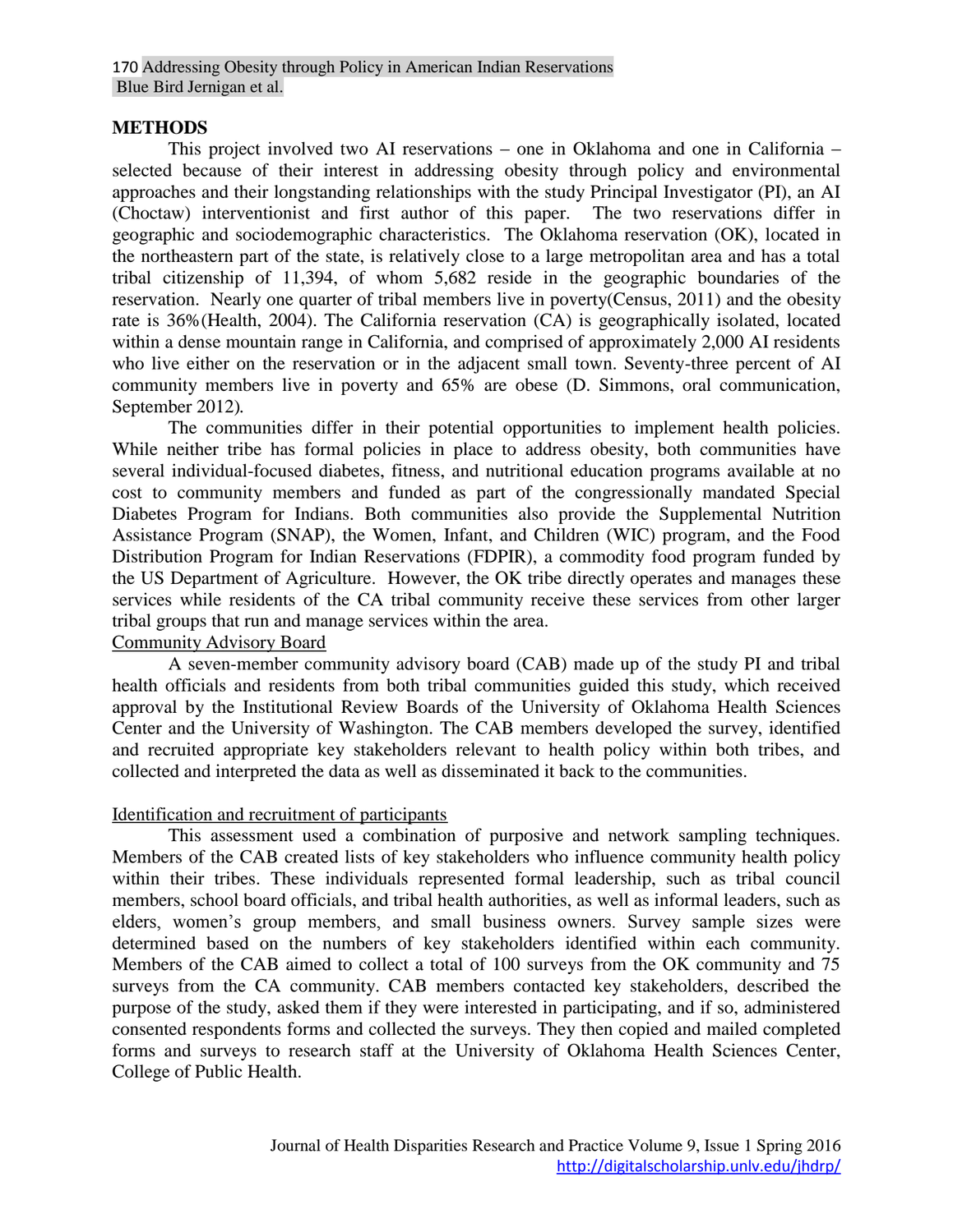#### Measures

#### Community Readiness

The Community Readiness Model, as outlined in the Community Readiness Handbook, was used to assess community readiness (Plested, Edwards, & Jumper-Thurman, 2006). The Community Readiness Model, originally developed by researchers at the Tri-Ethnic Research Center at Colorado State University, is based on the transtheoretical model of individual stages of change and incorporates theories of community-level processes and social action to measure progress in group change. The Model assesses community readiness by administering, via interview and/or survey, a set of 20-36 questions to key stakeholders representing different sectors of the community (e.g. school, government, medical). Community readiness is assessed across six key dimensions: 1) efforts; 2) community knowledge of efforts; 3) leadership; 4) community climate; 5) community knowledge of the issue; and 6) resources. A level of readiness from 1 to 9 is assigned to each dimension. The 9 levels are readiness are: 1) no awareness; 2) denial/resistance; 3) vague awareness; 4) preplanning; 5) preparation; 6) initiation; 7) stabilization; 8) confirmation/expansion; and 9) high level of community ownership. Community readiness scoring guidelines as outlined in the Community Readiness Handbook recommend that two individuals independently determine a consensus score for each of the six dimensions. Final dimension scores are obtained by averaging (dimension) scores across all interviews/surveys. The overall score is then calculated as the average of the six dimension scores (Plested et al., 2006).

Strategies for moving communities toward greater readiness are then tailored for each community at each level of readiness and recommendations and example strategies are available within the published literature as well as via the *Community Readiness Handbook* (Edwards, Jumper-Thurman, Plested, Oetting, & Swanson, 2000; Plested et al., 2006). A higher score (e.g. a "6," corresponding with the initiation stage of readiness) suggests a community may be sufficiently motivated to initiate and sustain an obesity prevention and control intervention. Alternatively, a lower score (e.g. a "2," corresponding with denial/resistance) suggests a community would need to engage in awareness-raising efforts to build relationships and capacity before implementing an intervention (Edwards et al., 2000; Plested et al., 2006).

We administered a survey containing 18 questions from the *Community Readiness Handbook* modified to focus on obesity prevention and control. Using a Likert scale ranging from 1 (worst) to 10 (best) respondents assessed the 6 dimensions of community readiness including 1) community efforts (e.g. "How much of a concern is obesity in your community?); 2) knowledge of efforts (e.g. "Are you aware of any types of formal *policies* (rules, laws, regulations) related to obesity in place in the community?"); 3) leadership (e.g. "How much are tribal governmental leaders involved in efforts to address obesity?"); 4) community climate (e.g. "What are tribal members' perceptions of obesity?"); 5) community knowledge about the issue (e.g. "How knowledgeable are community members about obesity and its risks?"); and 6) resources (e.g. "How would you rate the expertise and training of community health professionals in dealing with obesity?").

#### Strategies to Improve the Food Environment

Food insecurity, defined as the limited or uncertain availability and access to healthy foods,(Drewnowski, 2004) is a significant problem in AI communities (V. Blue Bird Jernigan, Garroutte, Eva, Krantz, Elizabeth, Buchwald, Dedra, 2013) and was identified by CAB members as an important local problem they were interested in addressing. Therefore, we assessed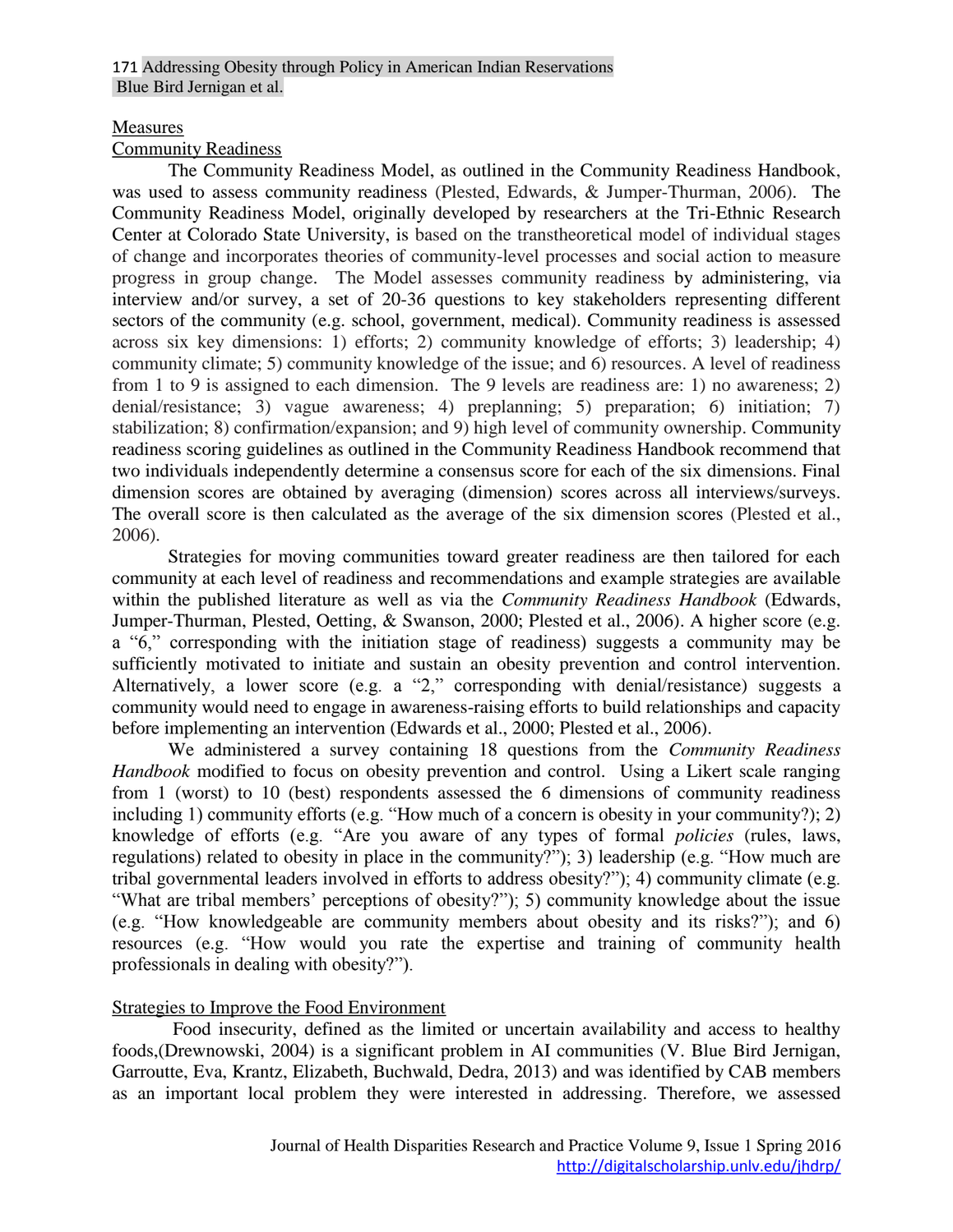community attitudes regarding three specific CDC strategies designed to improve the food environments, chosen for their relevance to rural food environments, and based upon a similar study implemented in rural communities conducted by Jilcott et al. in 2012 (Pitts, Whetstone, Wilkerson, Smith, & Ammerman, 2012). Using a scale from 1 to 4, respondents were asked to assess how realistic implementing each of the following three strategies would be in view of tribal community culture and infrastructure: 1) increasing the availability of healthier food and beverage choices in tribally-operated venues; 2) improving the availability of affordable healthier food and beverage choices in tribally-operated venues; and 3) improving the geographic availability of supermarkets in rural tribal areas. Choices ranged from 1 (very unrealistic) to 4 (very realistic). Respondents then assessed the extent of leadership support and funding for each strategy. Choices ranged from 1 (no support/no funding) to 4 (a lot of support/a lot of funding).

#### Demographic Information

Basic demographic information collected included age, sex, race/ethnicity, marital status, education, and annual income.

#### Analysis

We described the basic demographic characteristics of survey respondents using percentages for categorical variables. For the community readiness questions we used the scoring guidelines set out in the *Community Readiness Handbook* (Plested et al., 2006). Three independent reviewers computed the average score for each of the 6 dimensions and the overall average score across all dimensions, with overall community readiness scores ranging from 1, indicating no awareness of the issue or problem to 9, indicating high level of ownership and detailed and sophisticated knowledge of prevalence, causes, and consequences. For each of the three food environment strategies, we calculated the average score and compared mean values, ranking them from highest score (best strategy) to lowest score. All analyses were conducted separately for each tribe using SPSS v.19 (Corporation, 2010).

#### **RESULTS**

Demographic characteristics appear in Table 1. In total 138 stakeholders (OK n=86; CA n=52) completed the quantitative survey, with response rates of 86% and 69%, respectively. Twenty-seven percent of the respondents in OK were male and 37% of those surveyed in CA were male. Participants in CA were older, with 29% reporting their age as 55 years or older, as compared to 23% in OK. Nearly half of the OK respondents were college-educated (48%) and most (74%) had an income greater than \$20,000. In contrast, only 13% of those surveyed in CA were college-educated, with 40% reporting an income above \$20,000.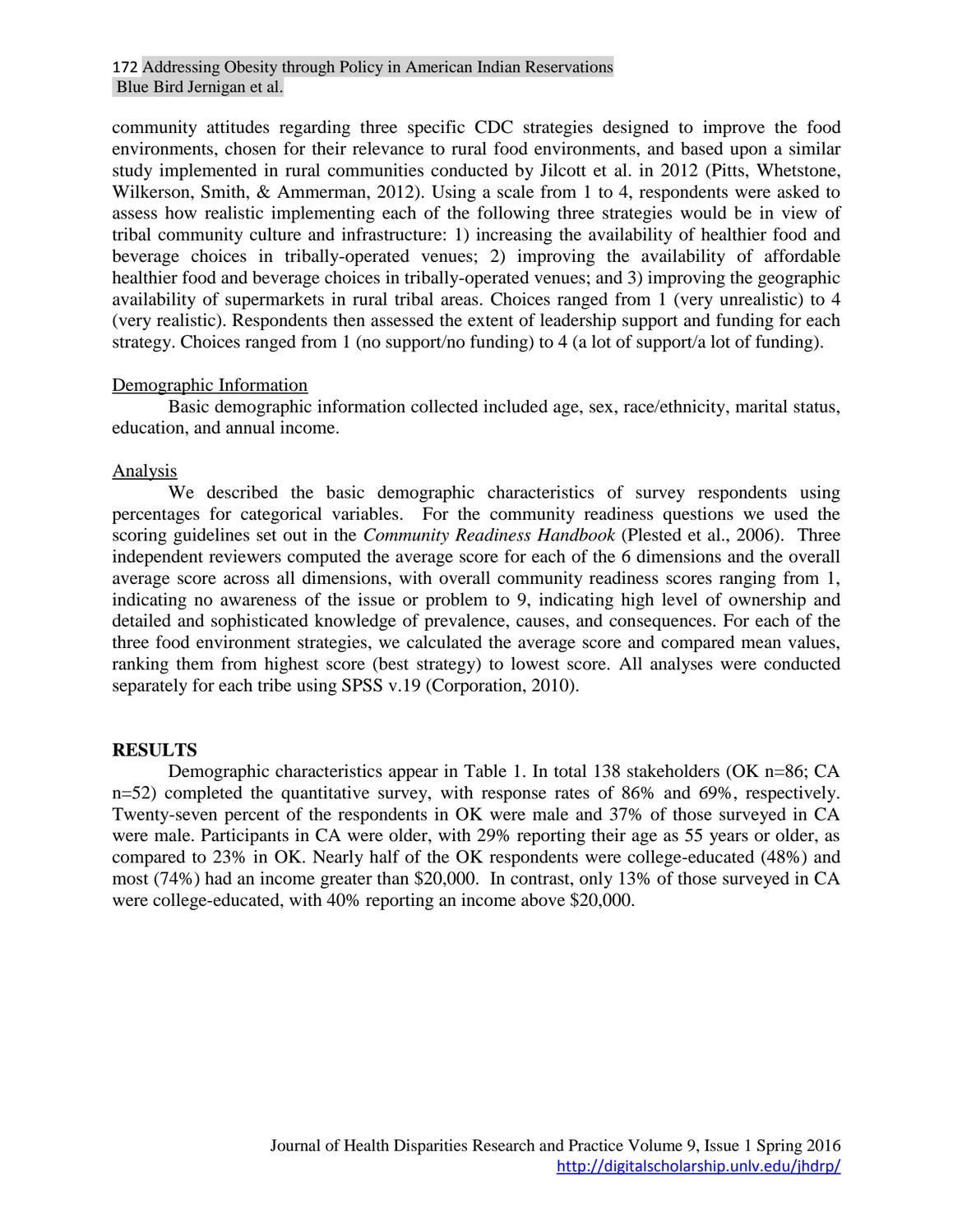| <b>Characteristic</b>   | <b>OK</b> tribal community<br>$(n=86)$ |      | <b>CA</b> tribal community |      |
|-------------------------|----------------------------------------|------|----------------------------|------|
|                         |                                        |      | $(n=52)$                   |      |
|                         | n                                      | $\%$ | n                          | $\%$ |
| Gender                  |                                        |      |                            |      |
| Male                    | 23                                     | 27   | 19                         | 37   |
| Age in years (range 18- |                                        |      |                            |      |
| 85)                     | 36                                     | 42   | 18                         | 35   |
| 36-54                   | 30                                     | 35   | 18                         | 35   |
| $55+$                   | 20                                     | 23   | 15                         | 29   |
| <b>Education</b>        |                                        |      |                            |      |
| Some high school        | 7                                      | 8    | 7                          | 13   |
| High school diploma or  | 38                                     | 44   | 38                         | 73   |
| Any college             | 41                                     | 48   |                            | 13   |
| <b>Marital Status</b>   |                                        |      |                            |      |
| Married/Living together | 36                                     | 42   | 28                         | 55   |
| <b>Income</b>           |                                        |      |                            |      |
| $<$ \$10,000            | 10                                     | 12   | 15                         | 30   |
| \$10,000-\$20,000       | 10                                     | 12   | 15                         | 30   |
| > \$20,000              | 60                                     | 74   | 20                         | 40   |

|  | Table 1. Demographic Characteristics of Tribal Community Members Surveyed <sup>a</sup> |  |  |
|--|----------------------------------------------------------------------------------------|--|--|
|  |                                                                                        |  |  |

GED, General Education Degree

<sup>a</sup>Some participants chose to not complete all or part of the optional demographic section of the questionnaire; the number of missing values ranged from  $n=1$  for age,  $n=1$  for marital status, and n=9.

Of the six dimensions of community readiness (Table 2), OK had the highest level of readiness in "community climate" (6.0) and "community knowledge about obesity" (5.7). The lowest level of readiness was in "resources" (3.9) and "community knowledge of obesity efforts" (3.9). The overall readiness score for the OK community was 4.8, which reflects a preplanning stage of readiness.

Similarly, the CA community scored highest in "community knowledge about obesity" (5.8) and "community climate" (5.6). Similar to OK, CA also rated "community knowledge of obesity efforts" the lowest (3.9) followed by "resources" (4.5). Overall the average readiness score for CA was 4.9, which also reflects a preplanning stage of readiness.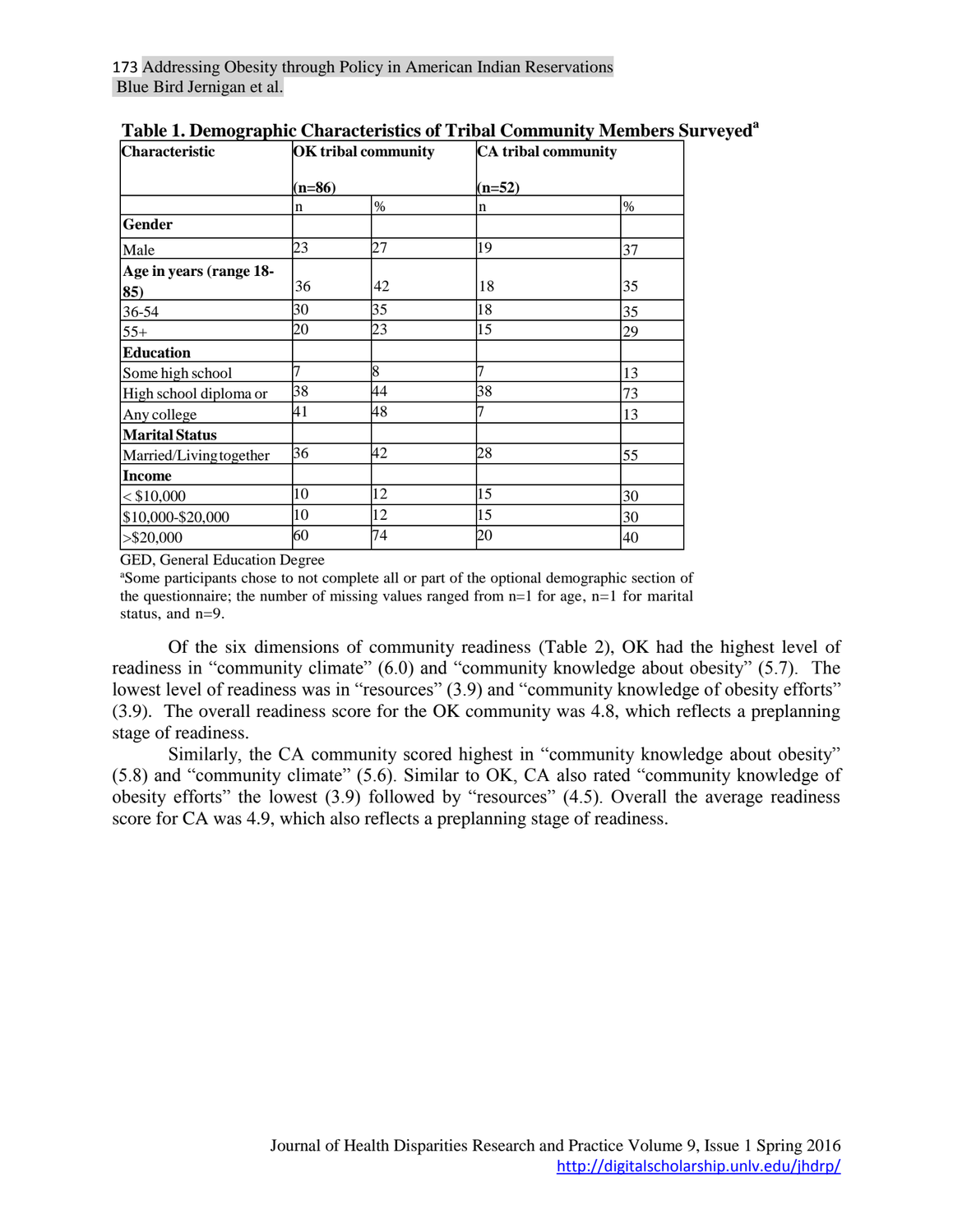| Table 2. Calculated Scores of Community Readiness by Dimension and Overall Stage of Readiness, |  |  |
|------------------------------------------------------------------------------------------------|--|--|
| OK and CA Tribal Communities <sup>a</sup>                                                      |  |  |

| <b>Dimension</b>               | OK tribal community | <b>CA</b> tribal community |
|--------------------------------|---------------------|----------------------------|
| <b>Efforts</b>                 | 4.8                 | 5.3                        |
| Community knowledge of efforts | 3.9                 | 3.9                        |
| Leadership                     | 4.7                 | 4.5                        |
| <b>Community Climate</b>       | 6.0                 | 5.6                        |
| Community knowledge about the  | 5.7                 | 5.8                        |
| issue                          |                     |                            |
| Resources                      | 3.9                 | 4.2                        |
| Average score                  | 4.8                 | 4.9                        |

<sup>a</sup> Scores range from 1 (no readiness) to 9 (high level of ownership and knowledge)

In total, 46% of those surveyed from OK were aware of tribal efforts to address obesity while 61% surveyed from CA were aware of efforts. Of those surveyed from OK, 17% were aware of proposals or action plans to address obesity and 24% of those surveyed from CA were aware of such plans.

As seen in Table 3, both communities identified "increasing availability of healthier food and beverage choices in tribally-operated venues" as the most realistic strategy with the most leadership and funding support in their communities (OK 2.64; CA 2.60). Both "improving availability of affordable healthier food and beverage choices in tribally-operated venues" and "improving geographic availability of supermarkets in our more rural areas" were rated equally in both communities (OK 2.56; CA 2.52).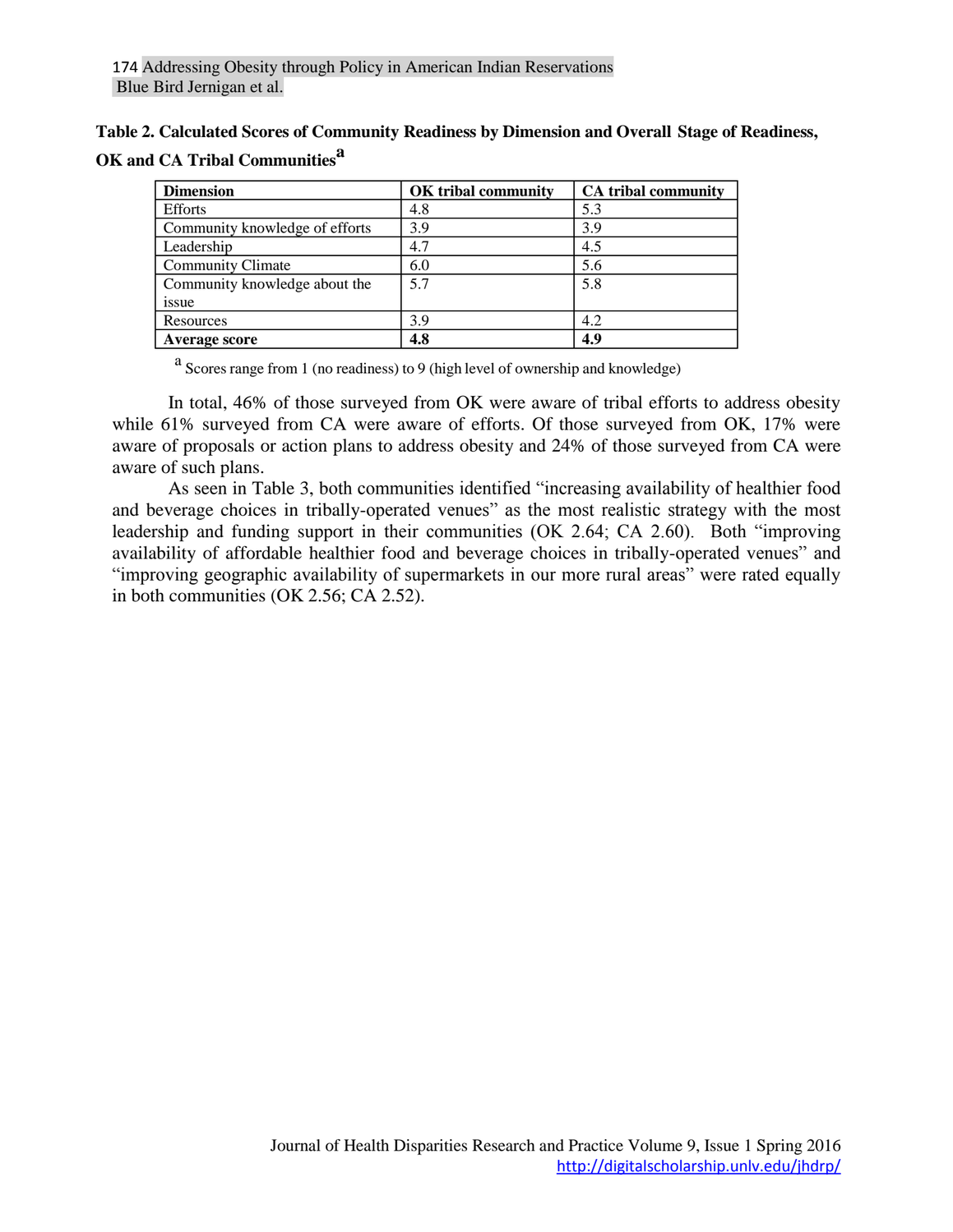| C <b>ommunities</b> "                                                                                 |                                                 |                 |                                                              |                 |                                                                               |                 |
|-------------------------------------------------------------------------------------------------------|-------------------------------------------------|-----------------|--------------------------------------------------------------|-----------------|-------------------------------------------------------------------------------|-----------------|
| <b>COCOMO</b><br>strategy <sup>a</sup>                                                                | Increase availability of<br>healthier food and  |                 | Improve availability<br>of affordable healthier              |                 | Improve geographic<br>availability of supermarkets<br>in our more rural areas |                 |
|                                                                                                       | beverage choices in<br>tribally-operated venues |                 | food and beverage<br>choices in tribally-<br>operated venues |                 |                                                                               |                 |
| <b>Question</b>                                                                                       | OK Mean<br>(SD)                                 | CA Mean<br>(SD) | OK Mean<br>(SD)                                              | CA Mean<br>(SD) | OK Mean<br>(SD)                                                               | CA Mean<br>(SD) |
| How realistic<br>given the tribal<br>community<br>culture?                                            | 2.78(.85)                                       | 2.79(.85)       | 2.72(.94)                                                    | 2.71(0.92)      | 2.72(.94)                                                                     | 2.71(.92)       |
| How realistic<br>given the tribal<br>infrastructure?                                                  | 2.65(.79)                                       | 2.56(.87)       | 2.61(.88)                                                    | 2.52(.80)       | 2.61(.88)                                                                     | 2.52(.80)       |
| To what extent do<br>community<br>leaders (e.g. tribal<br>council members,<br>elders)<br>support this | 2.69(.83)                                       | 2.63(.89)       | 2.49(.80)                                                    | 2.48(.85)       | 2.49(.80)                                                                     | 2.48(.85)       |

| Table 3. Community Ratings of Most Feasible COCOMO <sup>a</sup> Strategies, OK and CA Tribal |  |
|----------------------------------------------------------------------------------------------|--|
| <b>Communities</b> <sup>b</sup>                                                              |  |

SD, Standard Deviation

recommendation?

To what extent is there current funding for this recommendation?

**Overall Mean Score Per Strategy**

a<br>Centers for Disease Control and Prevention "Common Community Measures for Obesity Prevention"  $b$ Mean scores range from 1 (Very unrealistic/No support/No funding) to 4 (Very realistic/A lot of support/A lot of funding)

2.44 (.86) 2.43 (.81) 2.41 (.88) 2.36 (.75) 2.41 (.88) 2.36 (.75)

**2.64 (.83) 2.60 (.86) 2.56 (.88) 2.52 (.83) 2.56 (.88) 2.52 (.83)**

#### **DISCUSSION**

Despite their geographic and sociodemographic differences, these reservation communities appear to be equally effective at appealing to their members in efforts to address and prevent obesity. Both communities recognize obesity as a local problem and, corresponding with a preplanning stage, maintain a level of community empowerment. Leadership exists, as does a growing community momentum to deal with obesity.

The large difference in prevalence of obesity between the OK and CA communities (36% versus 65%) and the nearly identical readiness scores of the two communities was an unexpected finding. Based on previous research (Feinberg, Greenberg, & Osgood, 2004; Freudenberg, Pastor, & Israel, 2011), we expected to find that the tribal nation with greater control and management of services would have greater capacity, and, in turn, a higher level of readiness to support and maintain the implementation of policy and environmental obesity intervention strategies. However more research is clearly needed in this area. Future studies should employ a comparative design study to fully examine how and what factors act as facilitators and barriers to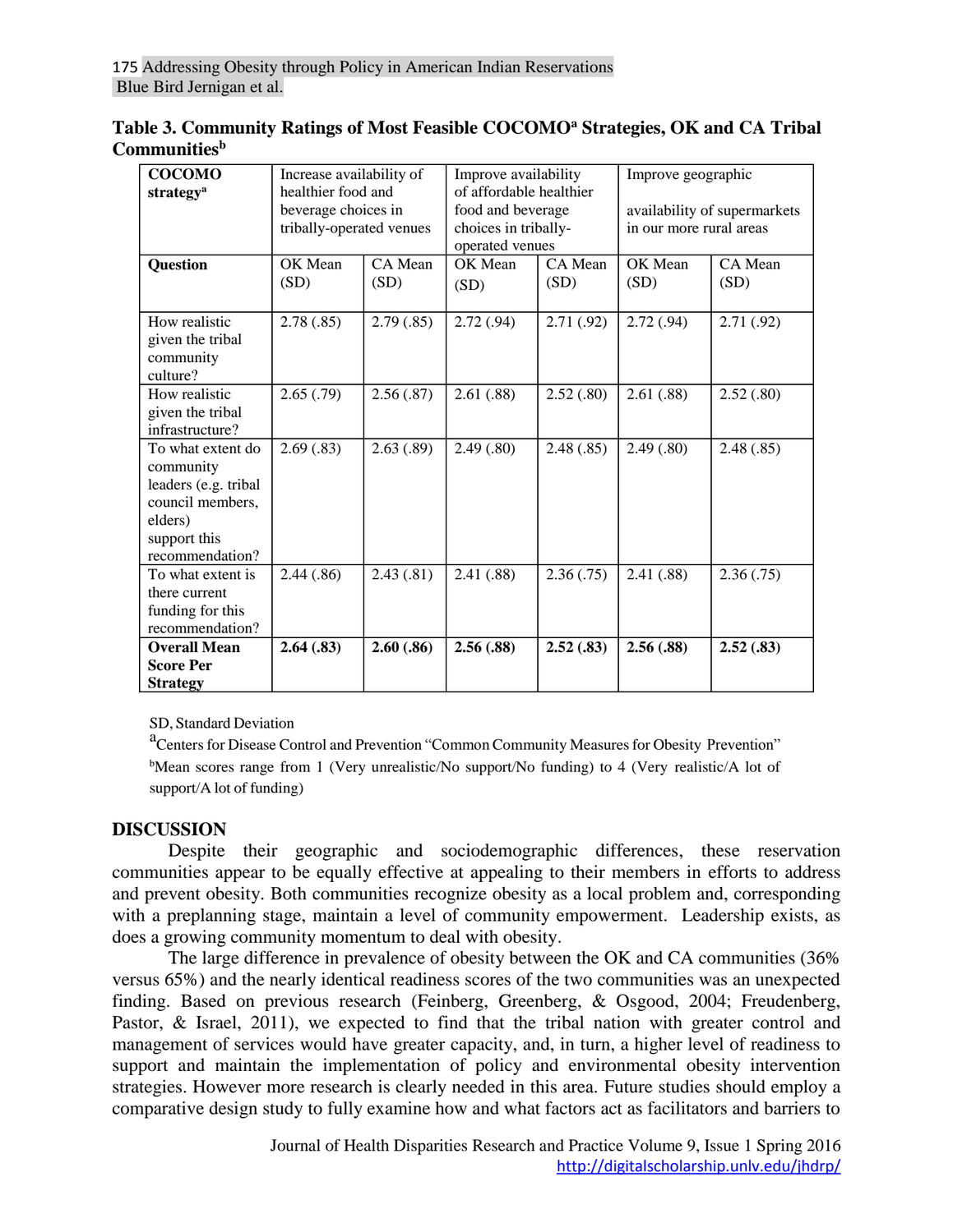effective policy planning and implementation in tribal communities. Such a study design could also examine how tribal control and management of food (i.e. WIC, SNAP, FDPIR) and physical activity programs might influence tribal capacity, and readiness, to address obesity through policy.

Indeed, while the final community readiness scores generated were useful, the process of engaging tribal members in developing and administering the surveys and facilitating discussions with key stakeholders was equally useful. Over the course of this two-year process, which included one year of assessment planning and implementation and one year of community feedback forums, CAB members worked with key stakeholders to identify action-oriented recommendations appropriate to a preplanning stage of readiness (e.g. generating community ideas to combat the problem, generating support from community leaders in the cause) and moved forward in unique ways.

One of the participating communities worked closely with tribal leadership to prioritize strategies to address the structural conditions that disproportionately expose tribal communities to obesity risk, such as limited access to fresh fruits and vegetables and no public transportation. Through intensive planning meetings the community prioritized intervention strategies to address healthy food access at each of the food production, access, and preference levels. The community organized and developed a community supported agriculture program. Working in partnership with the university, as well as national Americorps volunteers, the community is currently developing a community farm to support the CSA program and has submitted two proposals for funding to support this work.

The other community identified through community forums discussions that, while obesity was a pressing need within the community, substance abuse prevention and treatment needs were prioritized by community members as more urgently needed. The CAB members worked with tribal leadership to respond to this issue by developing and submitting their own proposal to support substance abuse prevention using culturally centered approaches. The proposal was funded and health planners and tribal leaders cite the organizing work of this project as instrumental to these efforts.

There were, however, important limitations to this study. First, we were not able to compare readiness scores and attitudes across different stakeholder groups. This was due to low numbers in certain groups and the fact that so many community members identified themselves as belonging to multiple stakeholder groups. Examining these differences could inform strategies that meet the needs of these diverse groups and foster partnerships across groups. Additionally, the sampling methods employed in the study revealed a large bias of female respondents in both communities. While women tend to be overrepresented in community organizing work (Minkler, 2012), this does limit us from generalizing these findings to the larger communities. Lastly, the community readiness assessment captures only a snapshot of these communities during the survey period. Changes in leadership, funding support, and other factors may influence a community's resources and opportunities and result in higher or lower readiness levels. More targeted methods (e.g. consensus modeling) that compare a community's beliefs with biomedical models could be a beneficial next step for these tribes.

Despite these limitations, this study contributes to the gap in implementation and dissemination knowledge within AI communities. While the Community Readiness Model has been used by tribal communities to tailor intervention efforts to address numerous issues (Hawkins et al., 2004; Thurman et al., 2007; York & Hahn, 2007), this is to our knowledge the first published example of assessing community readiness to maximize environmental and policy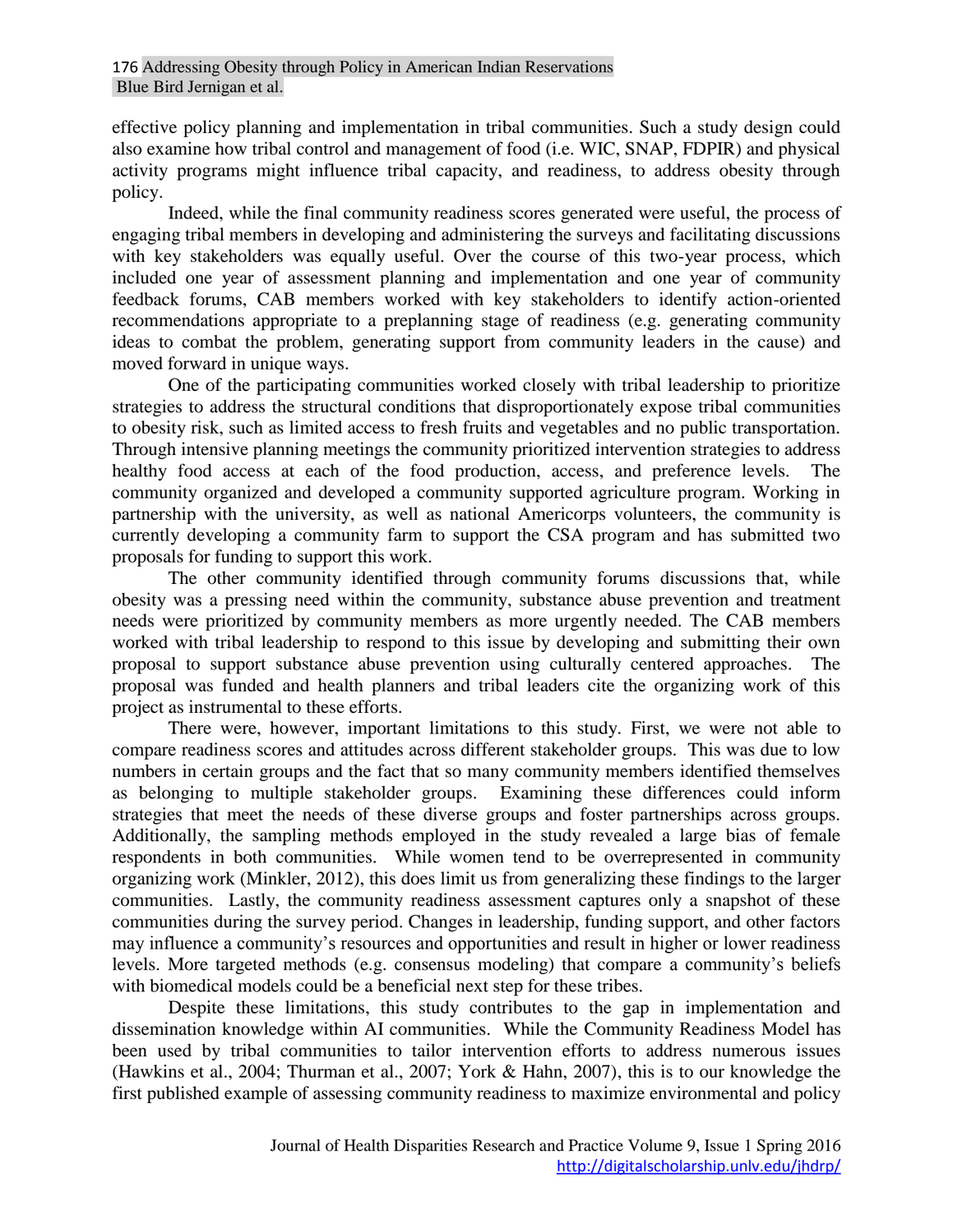strategies to address obesity. We found only one published study, the American Indian Health Eating Project, that describes working with tribes to build capacity to implement policy and environmental changes to address obesity (Fleischhacker et al., 2012). This project aimed to improve access to healthy, affordable foods and resulted in the "Tools for Healthy Tribes," guide to policy planning and development (Fleischhacker et al., 2012) which recommends the assessment of community readiness to prioritize strategies for change.

In addition, our own recently funded National Institutes of Health study "Tribal Health and Resilience in Vulnerable Environments" or "THRIVE," currently in its second year, aims to address the gaps in implementing and scaling-up evidence based obesity interventions in tribal nations(V. Blue Bird Jernigan, 2015). This study is a randomized controlled trial of "healthy makeovers" at 20 tribally-owned and operated convenience stores in Oklahoma tribal nations and focuses on the implementation of menu labeling, increasing healthier food options, and subsidizing these food options within the stores. From the onset of the study the sustainability of the interventions has been planned. The participating tribal nations used a health impact assessment (HIA) to determine the potential effects of food environment policies on tribal health and the distribution of those effects within the population. To our knowledge this is the first study involving a tribal HIA that assesses and makes explicit the health effects of tribal fiscal and economic initiatives on community obesity rates. The assessment of community readiness to implement obesity policy strategies allowed us to incorporate community perspectives into a more extensive HIA which is now underway. This process has been identified and described within the literature as "community-based participatory policy work" (Freudenberg et al., 2011).

#### **CONCLUSION**

The use of a community readiness assessment to implement policy and environmental strategies to address obesity was a useful first step to engage community members in community-based participatory policy work. The process and findings provided health planners and tribal leaders with measurable information to prioritize strategies their communities are capable of implementing and develop activities to mobilize their communities toward action. Future studies must broaden readiness assessments to include an examination of the costs of obesity to communities as well as the projected financial and health impacts of implementing policy change strategies identified as feasible by community members. Equipping tribal leadership with this information will support tribes in their use of data on the health effects and cost effectiveness of community interventions, both to lay a foundation for evidence-based policy and to inform the evaluation and adaptation of successful environmental interventions to eliminate disparities in obesity.

#### **ACKNOWLEDGEMENTS**

This study was funded, in part, by the National Heart, Lung, and Blood Institute (Grant #R01HL117729).

#### **REFERENCES**

**Aboud, F., Huq, N. L., Larson, C. P., & Ottisova, L. (2010). An assessment of community readiness for HIV/AIDS preventive interventions in rural Bangladesh.** *Social Science & Medicine, 70***(3), 360-367. doi**:http://dx.doi.org/10.1016/j.socscimed.2009.10.011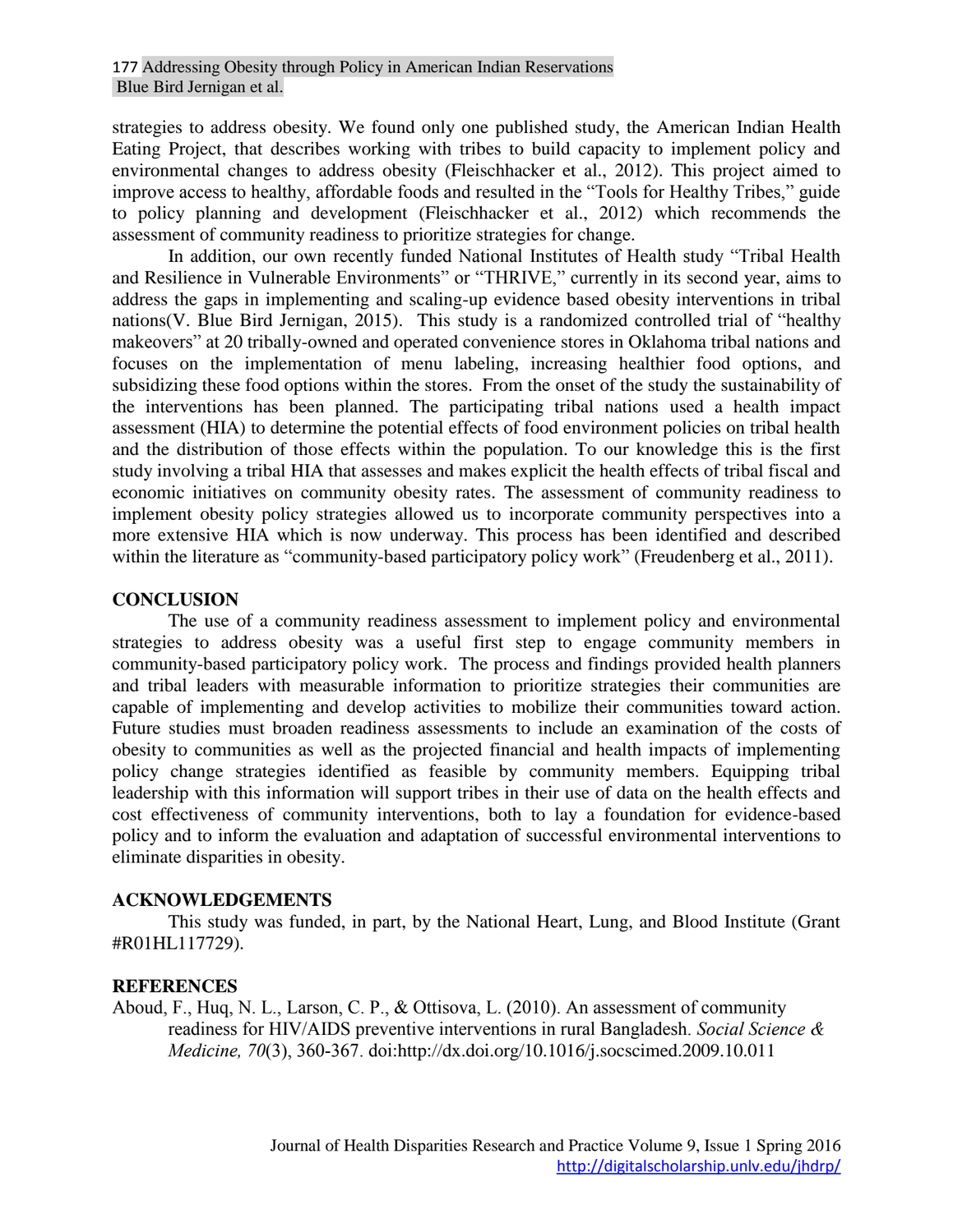- **Adams, A. K., Harvey, H. E., & Prince, R. J. (2005). Association of maternal smoking with overweight at age 3 y in American Indian children.** *American Journal of Clinical Nutrition, 82***(2), 393-398.**
- **Anderson, S. E., & Whitaker, R. C. (2009). Prevalence of obesity among US preschool children in different racial and ethnic groups.** *Archives of Pediatric & Adolescent Medicine, 163***(4), 344-348. doi:10.1001/archpediatrics.2009.18**
- **Beebe, T. J., Harrison, P. A., Sharma, A., & Hedger, S. (2001). The Community Readiness Survey. Development and initial validation.** *Evaluation Review, 25***(1), 55-71.**
- **Blue Bird Jernigan, V. (2015).** *Healthy makeovers in rural tribal convenience stores as part of the Tribal Health and Resilience in Vulnerable Environments (THRIVE) study.* **Paper presented at the 143rd APHA Annual Meeting and Exposition (October 31-November 4, 2015).**
- **Blue Bird Jernigan, V., Garroutte, Eva, Krantz, Elizabeth, Buchwald, Dedra. (2013). Food insecurity and obesity among American Indians and Alaska Natives and Whites in California.** *Journal of Hunger & Environmental Nutrition, 8***(4), pp. 458-471.**
- **Bunnell, R., O'Neil, D., Soler, R., Payne, R., Giles, W. H., Collins, J., & Bauer, U. (2012). Fifty communities putting prevention to work: Accelerating chronic disease prevention through policy, systems and environmental change.** *Journal of Community Health, 37***(5), 1081-1090. doi:10.1007/s10900-012-9542-3**
- **Census, U. B. o. t. (2011). Fact Sheet: American Indians and Alaska Natives [Press release]. Retrieved from**  http://www.census.gov/newsroom/releases/archives/facts\_for\_features\_special\_editio ns/cb11-ff22.html
- **Corporation, I. (2010). SPSS Statistics for Windows Version 19.0 Armonk (NY): IBM Corporation.**
- **Drewnowski, A. (2004). Obesity and the food environment: Dietary energy density and diet costs.** *American Journal of Preventative Medicine, 27***(3 Suppl), 154-162. doi:10.1016/j.amepre.2004.06.011**
- **Edwards, R. W., Jumper-Thurman, P., Plested, B. A., Oetting, E. R., & Swanson, L. (2000). Community readiness: Research to practice.** *Journal of Community Psychology, 28***(3), 291-307.**
- **Feinberg, M. E., Greenberg, M. T., & Osgood, D. W. (2004). Readiness, functioning, and perceived effectiveness in community prevention coalitions: A study of communities that care.** *American Journal of Community Psychology, 33***(3-4), 163-176.**
- **Fleischhacker, S., Byrd, R. R., Ramachandran, G., Vu, M., Ries, A., Bell, R. A., & Evenson, K. R. (2012). Tools for healthy tribes: Improving access to healthy foods in Indian country.**  *American Journal of Preventative Medicine, 43***(3 Suppl 2), S123-129. doi:10.1016/j.amepre.2012.05.015**
- **Foster-Fishman, P. G., Cantillon, D., Pierce, S. J., & Van Egeren, L. A. (2007). Building an active citizenry: The role of neighborhood problems, readiness, and capacity for change.**  *American Journal of Community Psychology, 39***(1-2), 91-106. doi:10.1007/s10464-007- 9097-0**
- **Freudenberg, N., Pastor, M., & Israel, B. (2011). Strengthening community capacity to participate in making decisions to reduce disproportionate environmental exposures.**  *American Journal of Public Health, 101 Suppl 1***, S123-130. doi:10.2105/ajph.2011.300265**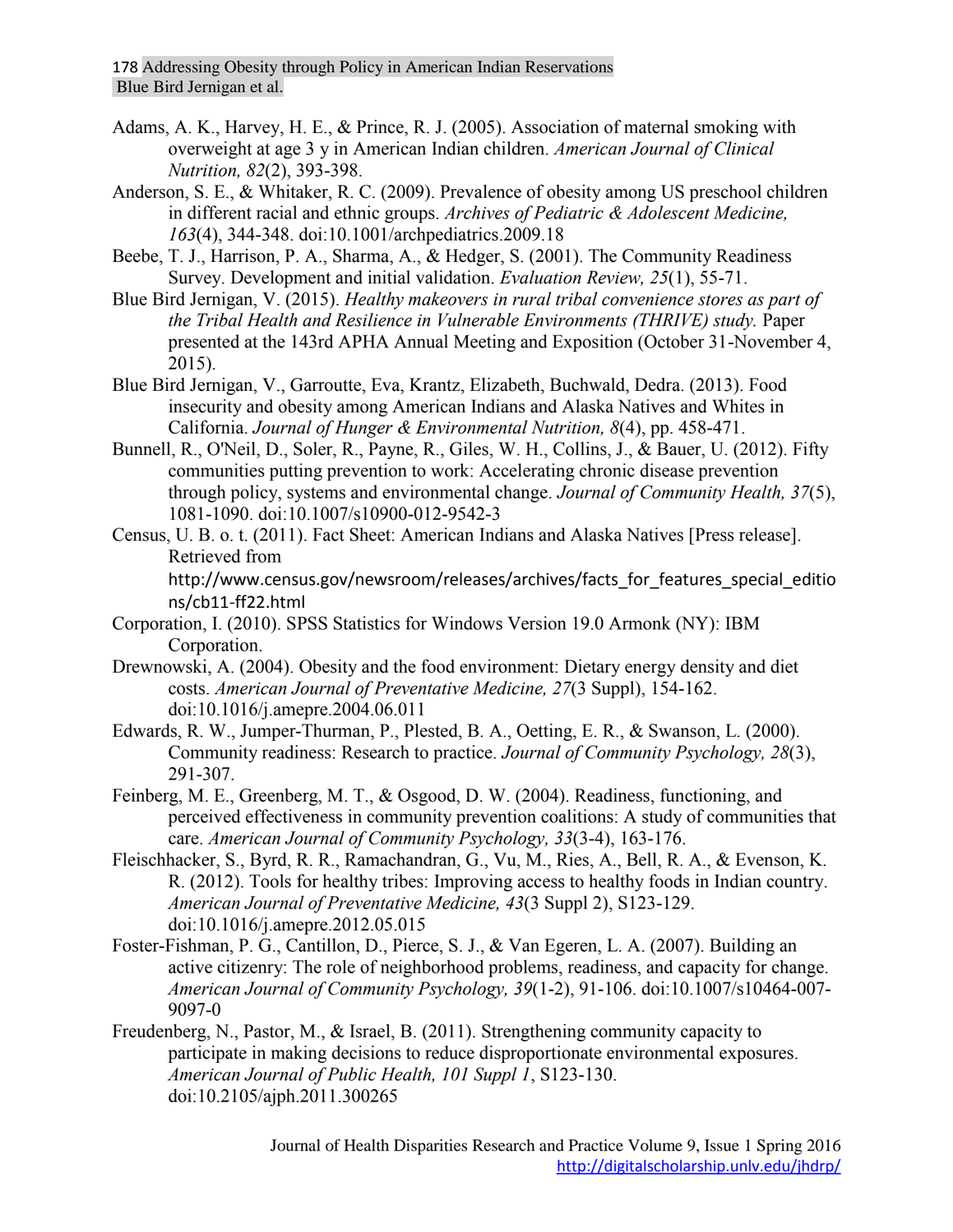- **Gittelsohn, J., Kim, E. M., He, S., & Pardilla, M. (2013). A food store–based environmental intervention is associated with reduced BMI and improved psychosocial factors and foodrelated behaviors on the Navajo Nation.** *The Journal of Nutrition, 143***(9), 1494-1500.**
- **Gray, A., & Smith, C. (2003). Fitness, dietary intake, and body mass index in urban Native American youth.** *Journal of the American Dietic Association, 103***(9), 1187-1191. doi:10.1053/jada.2003.50572**
- **Hawkins, E. H., Cummins, L. H., & Marlatt, G. A. (2004). Preventing substance abuse in American Indian and Alaska Native youth: Promising strategies for healthier communities.** *Psychological Bulletin, 130***(2), 304-323. doi:10.1037/0033-2909.130.2.304**
- **Health, O. S. D. o. (2004).** *Behavioral Risk Factor Survey***. Retrieved from**  http://www.healthstate.okus/program/cds/index.html**.**
- **Hearst, M. O., M, N. L., Himes, J. H., Butterbrodt, M., Sinaiko, A., Iron Cloud, R., Tobacco, M., & Story, M. (2011). The co-occurrence of obesity, elevated blood pressure, and acanthosis nigricans among American Indian school children: identifying individual heritage and environment-level correlates.** *American Journal of Human Biology, 23***(3), 346-352. doi:10.1002/ajhb.21140**
- **Jernigan, V. B., Salvatore, A. L., Styne, D. M., & Winkleby, M. (2012). Addressing food insecurity in a Native American reservation using community-based participatory research.** *Health Education Research, 27***(4), 645-655. doi:10.1093/her/cyr089**
- **Jernigan, V. B. B., Burkhart, M., Magdalena, C., Sibley, C., & Yepa, K. (2014). The implementation of a participatory manuscript development process with Native American tribal awardees as part of the CDC Communities Putting Prevention to Work initiative: Challenges and opportunities.** *Preventive Medicine, 67***, S51-S57.**
- **Jernigan, V. B. B., Duran, B., Ahn, D., & Winkleby, M. (2010). Changing patterns in health behaviors and risk factors related to cardiovascular disease among American Indians and Alaska Natives.** *American Journal of Public Health, 100***(4), 677-683. doi:10.2105/ajph.2009.164285**
- **Khan, L. K., Sobush, K., Keener, D., Goodman, K., Lowry, A., Kakietek, J., & Zaro, S. (2009). Recommended community strategies and measurements to prevent obesity in the United States.** *MMWR Recommendations & Reports, 58***(RR-7), 1-26.**
- **Mauriello, L. M., Ciavatta, M. M. H., Paiva, A. L., Sherman, K. J., Castle, P. H., Johnson, J. L., & Prochaska, J. M. (2010). Results of a multi-media multiple behavior obesity prevention program for adolescents.** *Preventive Medicine, 51***(6), 451-456.**
- **Minkler, M. (2012).** *Community organizing and community building for health and welfare***: Rutgers University Press.**
- **Pitts, S. B. J., Whetstone, L. M., Wilkerson, J. R., Smith, T. W., & Ammerman, A. S. (2012). A community-driven approach to identifying "winnable" policies using the Centers for Disease Control and Prevention Common Community Measures for Obesity Prevention.**  *Preventing Chronic Disease, 9***.**
- **Plested, B. A., Edwards, R. W., & Jumper-Thurman, P. (2006). Community readiness: A handbook for successful change.** *Fort Collins, CO: Tri-Ethnic Center for Prevention Research***.**
- **Prevention, C. f. D. C. a. (2012).** *Summary Health Statistics for U.S. Adults: 2010***. Retrieved from Atlanta:** http://www.cdc.gov/nchs/data/series/sr\_10/sr10\_252.pdf
- **Rinderknecht, K., & Smith, C. (2002). Body-image perceptions among urban Native American youth.** *Obesity Research, 10***(5), 315-327. doi:10.1038/oby.2002.45**